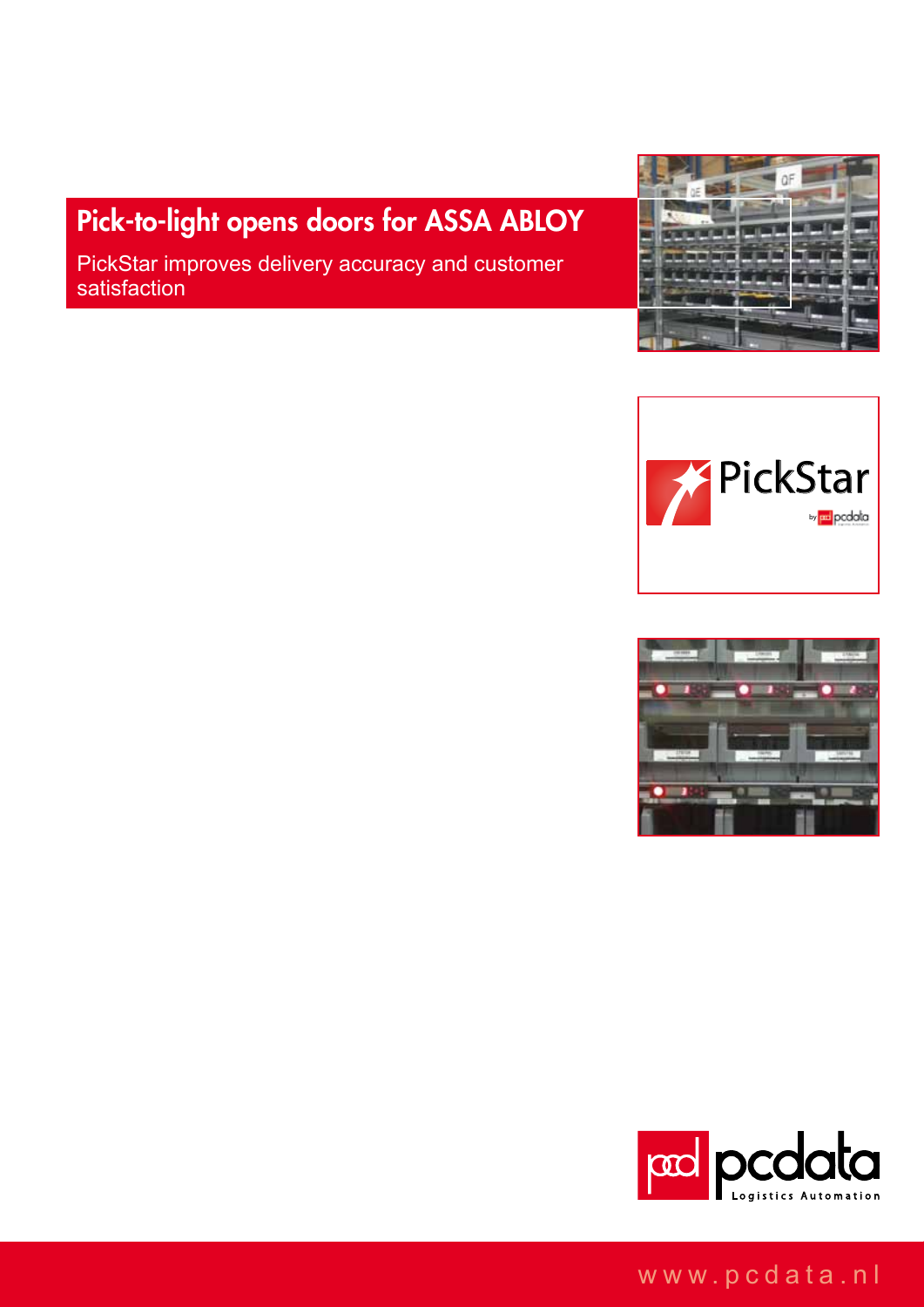

### **ASSA ABLOY**

The Besam division of ASSA ABLOY were facing issues with incorrect deliveries to their field engineers as a result of picking errors from their parts warehouse in the Czech Republic. These errors were costly from both a financial and customer relations perspective and in an effort to tackle these issues, ASSA ABLOY turned to Pcdata and implemented the Pick-Star pick-to-light system reduce errors and drive down costs. The implementation has been a success and resulted in a payback of less than 9 months. Radek Poskocil, Head of Production Quality and Engineering at the Czech facility says "The benefit has been felt not only by us as an organisation, but more importantly by our customers"



ASSA ABLOY is the global leader in door opening solutions, dedicated to satisfying end-user needs for security, safety and convenience. Comprising of operations in over 60 countries worldwide and with over 42,000 employees, they are uniquely placed to serve the global marketplace with a range of safe, convenient, secure and reliable automatic entrance solutions. The Besam division was incorporated into the ASSA ABLOY group in 2002 and are focused on pedestrian entrance systems for the commercial market worldwide. Quality is a key component in the success of this global organisation making it no surprise that they constantly look for ways to improve their production processes to unlock further gain in quality improvement. At their production facility near Plzen in the Czech Republic, ASSA ABLOY turned to Pcdata to improve their parts picking operation with the implementation of the PickStar pick-to-light system. The implementation has led to significant increases in delivery reliability and accuracy of parts picking and thus led to the most important goal – customer satisfaction.

#### **The Cost of Claims**

The customer is at the heart of the ASSA ABLOY supplier approach. This focus on quality and customer satisfaction was being let down by the reliability of some of the processes in place, particularly in the case of parts picking. Radek Poskocil, Head of Production Quality & Engineering at ASSA ABLOY says that delivery accuracy left a lot to be desired in the past.

He illustrates this with a file from his records: "This is a sample of claims received in 2011. Our analysis shows that 80% of the total number were directly related to missing or incorrect items shipped"

Resolving each claim also leads to significant cost. The additional cost of handling, returns, administration and additional visits by field engineers soon mounts up. "We calculated that with

all the 'hidden' costs included, a claim would cost us as much as €450. Put simply, it was costing far too much to deliver the guaranteed quality we were aiming for. Something had to change".

#### **Maximum Flexibility**

To tackle this issue, the project team at ASSA ABLOY looked closely at several potential options such as voice or RF Scanning but finally chose the pick-tolight technology of Pcdata. Radek explains some of the thinking behind their supplier selection process: "In our case pick-to-light is much more flexible than a scanning solution. With pick-to-light we can very quickly and easily adjust the order assembly area if required when we add new components. We do not need to worry about getting our suppliers to barcode label or RF tag every product. We also have a large number of SKU's which are very difficult to tag or barcode due to their size. We now have one solution that suits the whole assortment of products and future flexibility is guaranteed"Alongside the flexibility of the system, Radek explains that the fact Pcdata had successfully delivered a pick-to-light solution at sister company FlexiForce in Barnveld NL was also an important factor. "Although FlexiForce installed a more extensive system in the beginning, it was an excellent reference. They had already been working successfully with the technology for 5 years, had realised

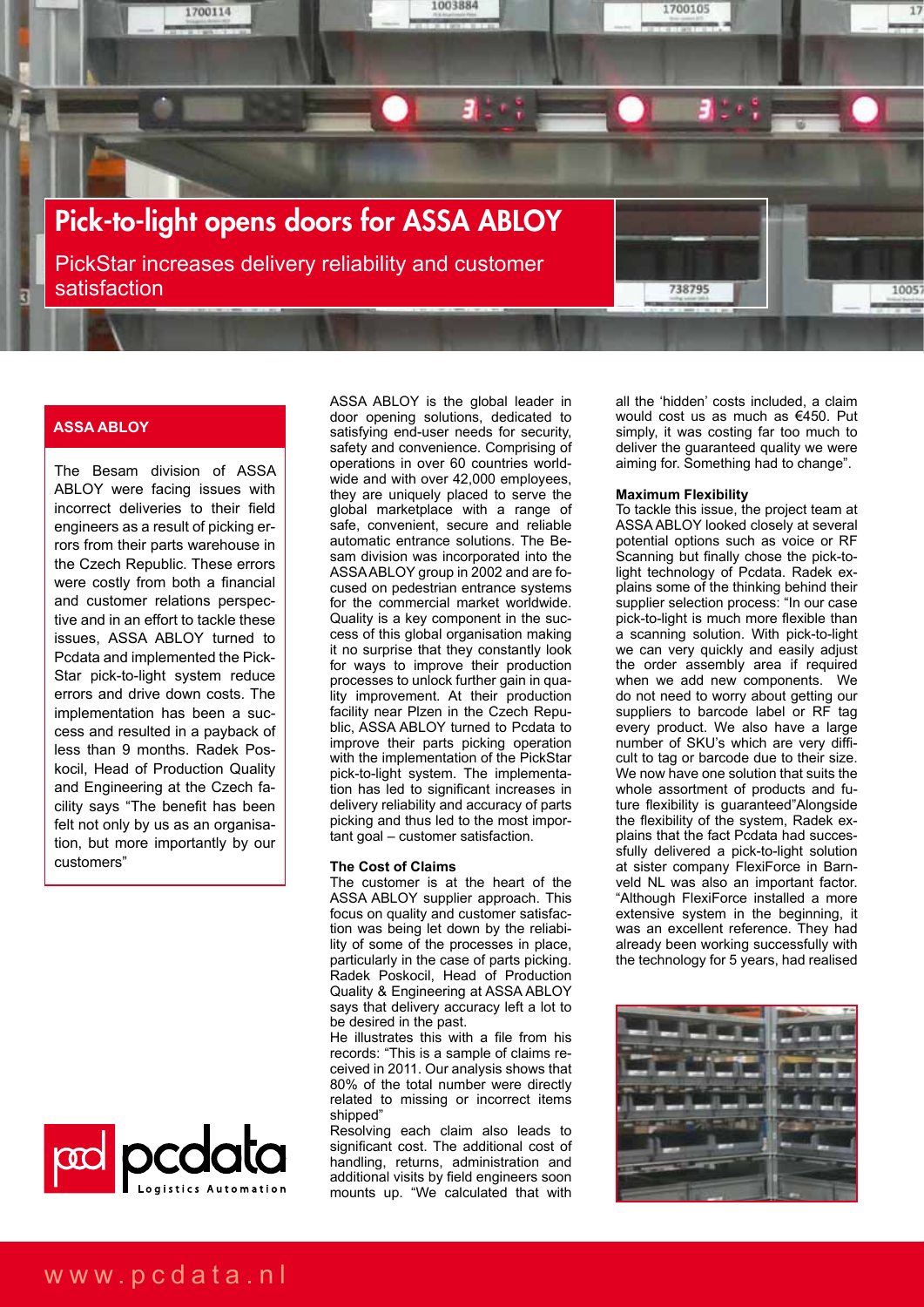

the benefits and had a positive experience with the supplier. Due to this we were also convinced about the knowledge, quality and professional approach of Pcdata."

#### **Further Opportunities**

Pcdata equipped two of the four production lines in the Czech facility with a PickStar pick-to-light system. Previously two separate picking areas, the PickStar implementation enabled them to be combined into one highly efficient picking module with 350 positions in total – with the PickStar solution combining intelligence, software and hardware all in one product.The solution has led to increased productivity and a significant reduction in errors originating in the picking process. Radek explains the transition: "We used to work with paper picking lists to pick each production order. This was a laborious and error prone method. Now we can complete the same volume of work with one less operator and even more importantly, claims have dropped more than 55%" Radek also believes there is more gain to be had from the solution: "If we were to use pick-to-light in the other production lines I believe we could make even more improvement. The speed of the ROI makes the investment very attractive. With the original implementation we had ROI from the system in only 7 months!"

#### **Upgrade and Expansion**

Before expanding the pic-to-light solution to other areas in the production facility, ASSA ABLOY are also considering upgrading the current system to take more advantage of the technology. One of the possibilities is to use the system for dynamic replenishment, reducing the possibility for items to be out of stock when picking is in progress. This is one of many possibilities when upgrading from PickStar to the more advanced Pcdata product, Distrib. "We are also thinking about introducing integrated weight control" says Radek. "The pick-to-light process is very accurate but some mistakes can still be made. The added control and reliability of weight checking could improve customer satisfaction even further". PickStar is not designed to handle more complex tasks such as replenishment and PLC controlled check measures. However, when asked about the decision made not to implement Distrib first, Radek is clear: "While PickStar does not have all of the features of Distrib, it does contain 80-90% of all the key picking functionality. By going with PickStar first we could immediately take advantage of the benefits and start saving. In addition, PickStar is incredibly clear and simple to install and use, meaning that the system was installed within a week and a few days later it was operational". Radek also believes that ASSA ABLOY are now much more experienced with the technology: "We now have a very good idea of what is possible and are in a much better position to specify a fully customized solution to meet all our requirements. And of course, our customers will benefit from this as much as we will!"

#### **The company**

#### **The company**

**Name:** ASSA ABLOY **Activity:** door opening and lock system solutions **Location:** Pilzen, Czech Republic **Employees:** 42,000 worldwide / 200 plant CZ **Amount of order lines:** 70,822 per year only CZ subsidiary

**First pick-to-light system Name:** PickStar **Amount of pick locations:** 350 **Amount of picks per day:** 220



Radek Poskocil, head of production quality & engineering at ASSA ABLOY: "Thanks to PickStar the number of claims has been substantially reduced and we have maximum flexibility."